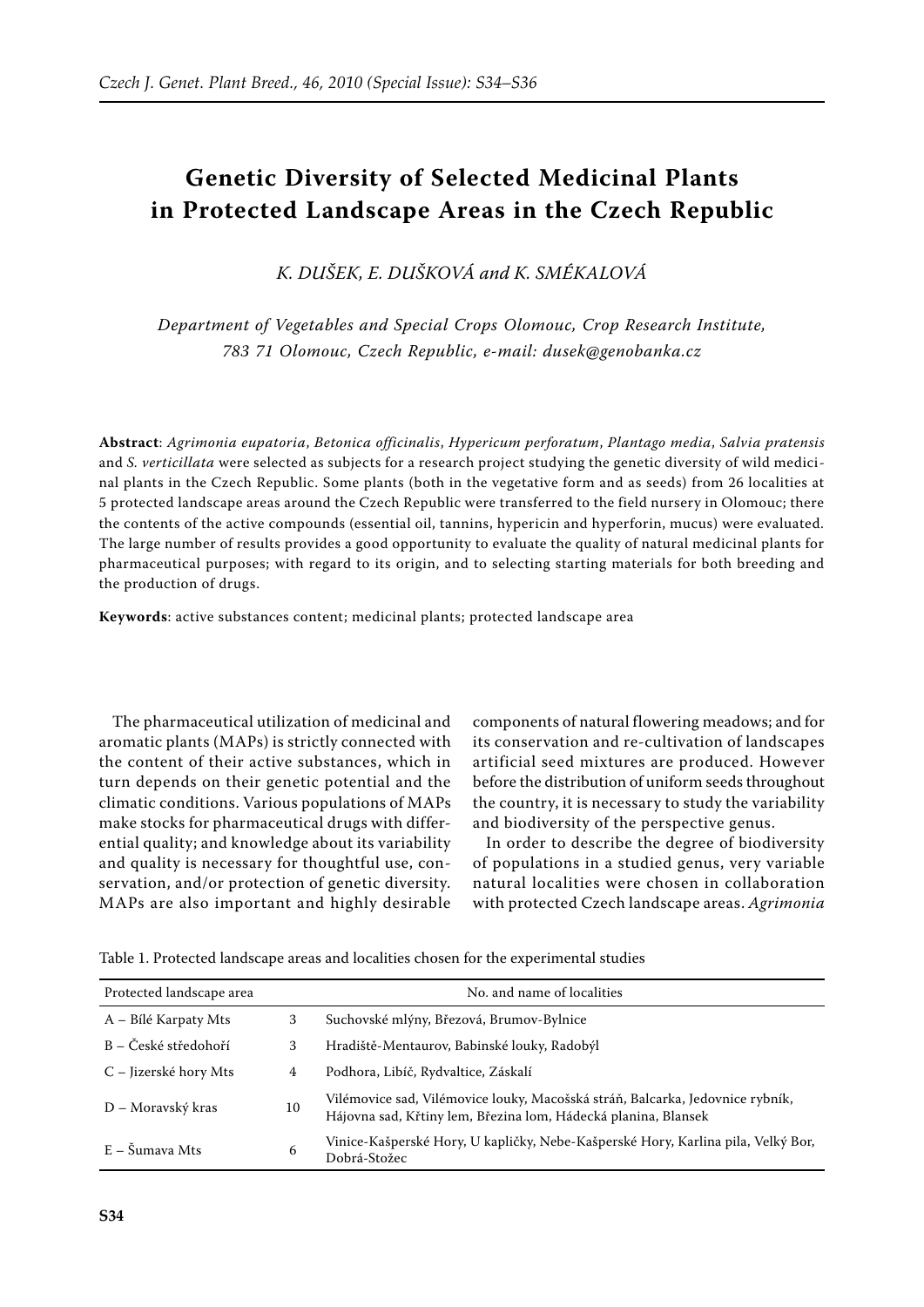|                                                                                                                                                                                                                                                                                     |                                                    |      |                     |                   |                   |                          | Protected landscape area |                   |                         |         |               |                                 |
|-------------------------------------------------------------------------------------------------------------------------------------------------------------------------------------------------------------------------------------------------------------------------------------|----------------------------------------------------|------|---------------------|-------------------|-------------------|--------------------------|--------------------------|-------------------|-------------------------|---------|---------------|---------------------------------|
| Plant species                                                                                                                                                                                                                                                                       | Evaluated                                          |      | České středohoří    |                   | Jizerské hory Mts |                          | Moravský kras            |                   | <b>Bílé Karpaty Mts</b> |         | Šumava Mts    | Average $\pm$ SD                |
|                                                                                                                                                                                                                                                                                     | characteristic                                     | Ż.   | content             | ,<br>Ž            | content           | ,<br>Š                   | content                  | ,<br>Ž            | content                 | ,<br>Š  | content       |                                 |
|                                                                                                                                                                                                                                                                                     |                                                    | ن ما | $min-max)$          | loc.              | $(min-max)$       | loc.                     | $(min-max)$              | loc.              | $(min-max)$             | loc.    | $(min-max)$   |                                 |
|                                                                                                                                                                                                                                                                                     | hypericin content*<br>$\left( \frac{2}{3} \right)$ |      | $0.72 - 2.44$       |                   | $0.38 - 2.11$     |                          | $0.28 - 3.86$            |                   | $0.62 - 2.05$           |         | $0.42 - 1.89$ | $1.26 \pm 0.73$                 |
| Hypericum perforatum                                                                                                                                                                                                                                                                |                                                    | 3    |                     | 3                 |                   | Ō                        |                          | $\mathbf{\Omega}$ |                         | 3       |               |                                 |
|                                                                                                                                                                                                                                                                                     | hyperforin content*<br>$\rm (mg/g)$                |      | 56.98-170.24        |                   | $32.84 - 158.20$  |                          | 36.78-250.10             |                   | 38.39-155.70            |         |               | $40.81 - 161.25$ 106.38 ± 37.40 |
| Salvia pratensis                                                                                                                                                                                                                                                                    | content** (%)<br>essential oil                     | S    | $.008 - 0.015$<br>0 | 3                 | $0.011 - 0.067$   | 3                        | $0.011 - 0.033$          | 3                 | $0.018 - 0.050$         | 0       |               | $0.019 \pm 0.014$               |
| Salvia verticillata                                                                                                                                                                                                                                                                 | $content**(%)$<br>essential oil                    |      | $0.028 - 0.072$     |                   | 0.038-0.086       | 2                        | $0.025 - 0.056$          | 3                 | $0.020 - 0.072$         | $\circ$ |               | $0.042 \pm 0.013$               |
|                                                                                                                                                                                                                                                                                     | content of mucus***                                | S    | $8.0 - 11.5$        | $\mathbf{\Omega}$ | $8.0 - 10.5$      | $\overline{\phantom{0}}$ | $7.8 - 10.6$             | 3                 | $8.0 - 11.0$            |         | $9.0 - 10.5$  | $9.5 \pm 0.81$                  |
| Plantago lanceolata                                                                                                                                                                                                                                                                 | tannins content*<br>$\left( \frac{3}{2}\right)$    | 3    | 17.7-39.6           | Z                 | $18.6 - 42.5$     | $\sim$                   | $16.3 - 45.6$            | 3                 | $18.2 - 41.9$           |         | $22.8 - 39.7$ | $30.12 \pm 9.230$               |
| Betonica officinalis                                                                                                                                                                                                                                                                | tannins content*<br>$\rm (mg/g)$                   |      | $16.7 - 21.1$       | $\circ$           |                   | 4                        | $17.9 - 28.3$            |                   | $25.1 - 30.5$           | 4       | $18.9 - 33.5$ | $23.58 \pm 4.056$               |
| Agrimonia eupatoria                                                                                                                                                                                                                                                                 | tannins content*<br>$\left(\frac{1}{2}\right)$     | S    | $30.5 - 63.9$       | 3                 | $29.6 - 54.8$     |                          | 41.7-56.0                | 3                 | $35.7 - 56.8$           | $\circ$ |               | $45.718 \pm 7.699$              |
| No. 1oc. – No. of evaluated localities; *average of 2 repetitions in years 2006 and 2007; **average of a minimum of 7 repetitions in years 2006 and 2007; ***content<br>of mucus = No. of swelling; average of 3 repetitions in years 2004, 2005, and 2007; SD – standard deviation |                                                    |      |                     |                   |                   |                          |                          |                   |                         |         |               |                                 |

Table 2. Content of active substances in the evaluated medicinal plants populations

Table 2. Content of active substances in the evaluated medicinal plants populations

S**35**